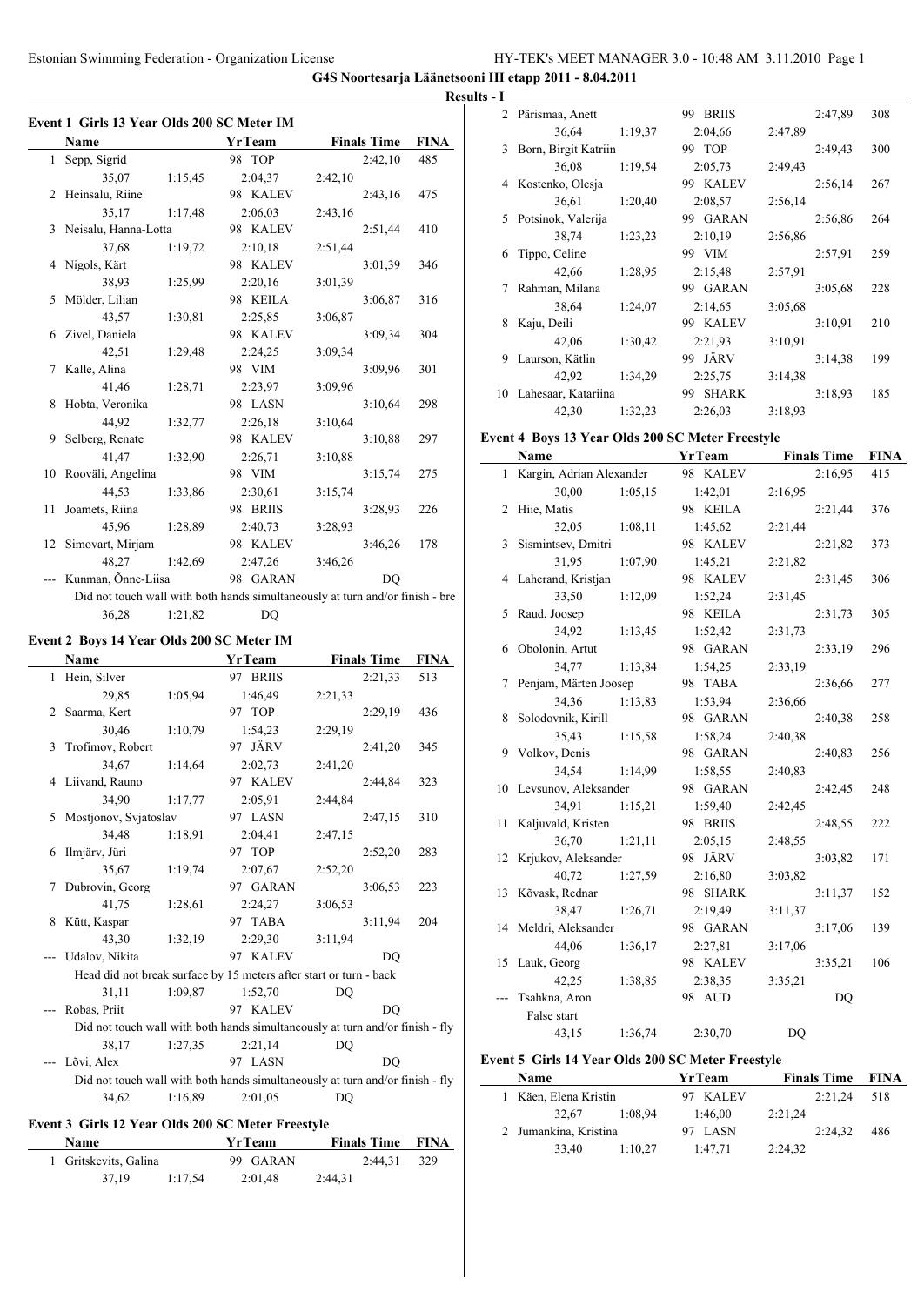**G4S Noortesarja Läänetsooni III etapp 2011 - 8.04.2011**

 $\overline{\phantom{0}}$ 

 $\overline{\phantom{a}}$ 

# **(Event 5 Girls 14 Year Olds 200 SC Meter Freestyle)**

|      | EVEIN 3 THIS IN I CAL ORIS 200 SC METEL PICESTYIE) |         |          |                    |             |
|------|----------------------------------------------------|---------|----------|--------------------|-------------|
|      | Name                                               |         | YrTeam   | <b>Finals Time</b> | <b>FINA</b> |
|      | 3 Kuzjakina, Stella                                |         | 97 GARAN | 2:25,32            | 476         |
|      | 33,31                                              | 1:09,76 | 1:48,15  | 2:25,32            |             |
|      | 4 Siimar, Paula                                    |         | 97 TOP   | 2:26,54            | 464         |
|      | 33.45                                              | 1:10,65 | 1:49.15  | 2:26,54            |             |
| 5    | Stamm, Merlin                                      |         | 97 BRIIS | 2:26,66            | 463         |
|      | 33,35                                              | 1:10.18 | 1:48,78  | 2:26,66            |             |
|      | 6 Martinen, Doris                                  |         | 97 KALEV | 2:40,34            | 354         |
|      | 36,79                                              | 1:17,63 | 2:00,20  | 2:40,34            |             |
| 7    | Siimson, Ebe                                       |         | 97 SHARK | 2:44,07            | 330         |
|      | 36.84                                              | 1:19,11 | 2:02.09  | 2:44,07            |             |
| 8    | Siimson, Ele                                       |         | 97 SHARK | 2:46,40            | 317         |
|      | 37,50                                              | 1:20,16 | 2:04,27  | 2:46,40            |             |
| 9    | Suurevälja, Brigitta                               |         | 97 SHARK | 2:47,66            | 310         |
|      | 37,43                                              | 1:20,33 | 2:04.59  | 2:47,66            |             |
| 10   | Proos, Paula                                       |         | 97 BRIIS | 2:51,26            | 291         |
|      | 38,62                                              | 1:22,76 | 2:07.05  | 2:51,26            |             |
| 11 - | Soomre, Maria                                      |         | 97 BRIIS | 3:02,57            | 240         |
|      | 40,35                                              | 1:26,52 | 2:15,10  | 3:02.57            |             |
| 12   | Väljaste, Triinu                                   |         | 97 BRIIS | 3:05.34            | 229         |
|      | 41,72                                              | 1:28.97 | 2:19.37  | 3:05.34            |             |
| 13   | Hang, Michelle                                     |         | 97 KALEV | 3:14,58            | 198         |
|      | 37.51                                              | 1:27,22 | 2:21.59  | 3:14,58            |             |
|      | Ränisoo, Marie Loreen                              |         | 97 VIM   | DQ                 |             |
|      | False start                                        |         |          |                    |             |
|      | 37,06                                              | 1:20.76 | 2:06,96  | DQ                 |             |
|      |                                                    |         |          |                    |             |

## **Event 6 Boys 15 Year Olds 200 SC Meter Freestyle**

|    | Name                   |         | YrTeam   | <b>Finals Time</b> | FINA |
|----|------------------------|---------|----------|--------------------|------|
|    | 1 Ojarand, Frank Johan |         | 96 BRIIS | 2:12,80            | 455  |
|    | 29.51                  | 1:03,76 | 1:38,99  | 2:12,80            |      |
| 2  | Staal, Indrek          |         | 96 SHARK | 2:14.21            | 441  |
|    | 28,64                  | 1:02,46 | 1:38,99  | 2:14,21            |      |
|    | 3 Palkmets, Egert      |         | 96 TOP   | 2:18.84            | 398  |
|    | 30,14                  | 1:04,09 | 1:40,48  | 2:18,84            |      |
|    | 4 Tullkvist, Patrick   |         | 96 TOP   | 2:20,08            | 387  |
|    | 30,63                  | 1:05.77 | 1:43,48  | 2:20,08            |      |
|    | 5 Laid, Priidik        |         | 96 BRIIS | 2:21,65            | 375  |
|    | 31,71                  | 1:08,41 | 1:46,35  | 2:21,65            |      |
| 6. | Jõeste, Karl           |         | 96 KALEV | 2:21,69            | 374  |
|    | 32,82                  | 1:09.78 | 1:47,62  | 2:21,69            |      |
| 7  | Heinla, Karlos         |         | 96 KEILA | 2:22,73            | 366  |
|    | 30,62                  | 1:06.79 | 1:45,89  | 2:22,73            |      |
|    | 8 Tammela, Marko       |         | 96 JÄRV  | 2:22,95            | 364  |
|    | 32,65                  | 1:10.33 | 1:48,41  | 2:22,95            |      |
|    | 9 Lissmann, Kert Kevin |         | 96 VIIMS | 2:27,59            | 331  |
|    | 31,55                  | 1:08.14 | 1:47,58  | 2:27,59            |      |
| 10 | Mäe, Mikk              |         | 96 SHARK | 2:35,20            | 285  |
|    | 33,41                  | 1:12,55 | 1:54,94  | 2:35,20            |      |
| 11 | Ljubimov, Vitali       |         | 96 KALEV | 2:40,18            | 259  |
|    | 33,57                  | 1:14,83 | 1:59,18  | 2:40,18            |      |
|    | 12 Rosenberg, Erik     |         | 96 JÄRV  | 2:48,76            | 221  |
|    | 37,59                  | 1:19,74 | 2:05,17  | 2:48,76            |      |

## **Event 7 Girls 11 Year Olds 50 SC Meter Breaststroke**

|    | Name                | YrTeam   | <b>Finals Time</b> | <b>FINA</b> |  |
|----|---------------------|----------|--------------------|-------------|--|
| 1. | Savila, Gerli       | 00 SHARK | 41.74              | 370         |  |
|    | 2 Luuk, Ele-Riin    | 00 BRIIS | 45.04              | 294         |  |
|    | 3 Salumaa, Mai Riin | $00$ TOP | 45.62              | 283         |  |
|    | 4 Goldrin, Maria    | 00 SHARK | 45.77              | 280         |  |
|    | 5 Saar, Meribel     | $00$ TOP | 46.54              | 267         |  |

|   | <b>Results - I</b> |                               |                 |              |         |     |
|---|--------------------|-------------------------------|-----------------|--------------|---------|-----|
|   | 6                  | Koppel, Emma Anni             | 00              | <b>SHARK</b> | 46,97   | 259 |
| Ą | 7                  | Saliste, Birgit               | 00              | <b>AUD</b>   | 47,18   | 256 |
|   | 8                  | Martinson, Marie-Elisabeth    | 00              | <b>TABA</b>  | 47,59   | 249 |
|   | 9                  | Jaaska, Kristiina             | 00              | JÄRV         | 48,18   | 240 |
|   | 10                 | Urvak, Greete                 | 00              | <b>KALEV</b> | 48,89   | 230 |
|   | 11                 | Aas, Anette                   | 00              | <b>KALEV</b> | 49,76   | 218 |
|   | 12                 | Kivi, Nell Natali             | 00              | <b>RAM</b>   | 50,32   | 211 |
|   | 13                 | Reede, Marleen                | 00              | <b>AUD</b>   | 50,51   | 208 |
|   | 14                 | Jegorenkova, Darja            | 00              | <b>GARAN</b> | 51,23   | 200 |
|   | 15                 | Sumin, Kairiin                | 00              | <b>AUD</b>   | 52,78   | 183 |
|   | 16                 | Kottri, Hanna                 | 00              | <b>KEILA</b> | 52,89   | 181 |
|   | 17                 | Filimonenko, Maria            | 00              | JÄRV         | 53,34   | 177 |
|   | 18                 | Tullkivist, Sofi              | 00              | <b>TOP</b>   | 55,00   | 161 |
|   | 19                 | Pulk, Loreen                  | 00              | <b>RAM</b>   | 59,87   | 125 |
|   | 20                 | Polis, Anu                    | 00              | <b>BRIIS</b> | 1:00,45 | 121 |
|   |                    | Rebane, Kristin               | 0 <sup>0</sup>  | <b>TOP</b>   | DQ      |     |
|   |                    | Illegal downward dolphin kick |                 |              |         |     |
|   |                    | Murrut, Ketter                | 00 <sup>2</sup> | <b>VIM</b>   | DQ      |     |
|   |                    | Illegal downward dolphin kick |                 |              |         |     |
|   |                    | Petrova, Sofia                | 0 <sub>0</sub>  | <b>SHARK</b> | DQ      |     |
|   |                    | False start                   |                 |              |         |     |

# **Event 8 Boys 12 Year Olds 50 SC Meter Breaststroke**

|                | Name                                                                    |    | YrTeam       | <b>Finals Time</b> | <b>FINA</b> |
|----------------|-------------------------------------------------------------------------|----|--------------|--------------------|-------------|
| 1              | Volodin, Juri                                                           | 99 | JÄRV         | 40,49              | 277         |
| $\overline{c}$ | Hallikma, Erik                                                          | 99 | <b>KEILA</b> | 43,65              | 221         |
| 3              | Pius, Rinel                                                             | 99 | <b>VIM</b>   | 43,97              | 216         |
| 4              | Spongolts, Pavel                                                        | 99 | <b>GARAN</b> | 44,34              | 211         |
| 5              | Nõmberg, Alex-Sander                                                    | 99 | <b>KALEV</b> | 46,45              | 183         |
| 6              | Bander, Martin                                                          | 99 | JÄRV         | 46,72              | 180         |
| 7              | Setkin, Artur                                                           | 99 | <b>VIM</b>   | 46,94              | 178         |
| 8              | Sillar, Sixten                                                          | 99 | <b>AUD</b>   | 47,95              | 167         |
| 9              | Nugis, Matias                                                           | 99 | <b>GARAN</b> | 48,86              | 157         |
| 10             | Aolaid, Marten                                                          | 99 | <b>AUD</b>   | 49,64              | 150         |
| 11             | Koplimaa, Ragnar                                                        | 99 | <b>KALEV</b> | 50,26              | 145         |
| 12             | Juhanson, Rasmus                                                        | 99 | <b>BRIIS</b> | 52,15              | 129         |
| 13             | Piltsenko, Felix                                                        | 99 | <b>GARAN</b> | 54,34              | 114         |
| 14             | Pissarev, Denis                                                         | 99 | <b>AUD</b>   | 55,99              | 104         |
| 15             | Soodla, Juhan                                                           | 99 | <b>BRIIS</b> | 57,46              | 97          |
|                | Moroz, Ilja                                                             | 99 | <b>GARAN</b> | DQ                 |             |
|                | Did not touch wall with both hands simultaneously at turn and/or finish |    |              |                    |             |
|                | Tulin, Lauri                                                            | 99 | JÄRV         | DO                 |             |
|                | Leg Movements not always simultaneous and in horizontal plane           |    |              |                    |             |

### **Event 9 Girls 13 Year Olds 100 SC Meter Breaststroke**

|      | Name                  |         |     | <b>YrTeam</b> | <b>Finals Time</b> | <b>FINA</b> |
|------|-----------------------|---------|-----|---------------|--------------------|-------------|
|      | Lipard, Monika        |         |     | 98 GARAN      | 1:24,30            | 452         |
|      | 39.46                 | 1:24,30 |     |               |                    |             |
| 2    | Neisalu, Hanna-Lotta  |         | 98  | <b>KALEV</b>  | 1:29,88            | 373         |
|      | 42,35                 | 1:29.88 |     |               |                    |             |
| 3    | Ruutsaar, Aleksandra  |         | 98  | <b>SHARK</b>  | 1:30,74            | 362         |
|      | 41,75                 | 1:30,74 |     |               |                    |             |
| 4    | Hatina, Alene         |         | 98. | <b>GARAN</b>  | 1:31,96            | 348         |
|      | 42,91                 | 1:31,96 |     |               |                    |             |
| $*5$ | Zivel, Daniela        |         |     | 98 KALEV      | 1:34,02            | 326         |
|      | 43,65                 | 1:34,02 |     |               |                    |             |
| *5   | Selberg, Renate       |         | 98  | <b>KALEV</b>  | 1:34,02            | 326         |
|      | 45,10                 | 1:34,02 |     |               |                    |             |
| 7    | Trofimova, Aleksandra |         | 98  | GARAN         | 1:34,04            | 325         |
|      | 44.84                 | 1:34,04 |     |               |                    |             |
| 8    | Prins, Johanna Maria  |         | 98  | <b>VIM</b>    | 1:36,14            | 304         |
|      | 46,06                 | 1:36,14 |     |               |                    |             |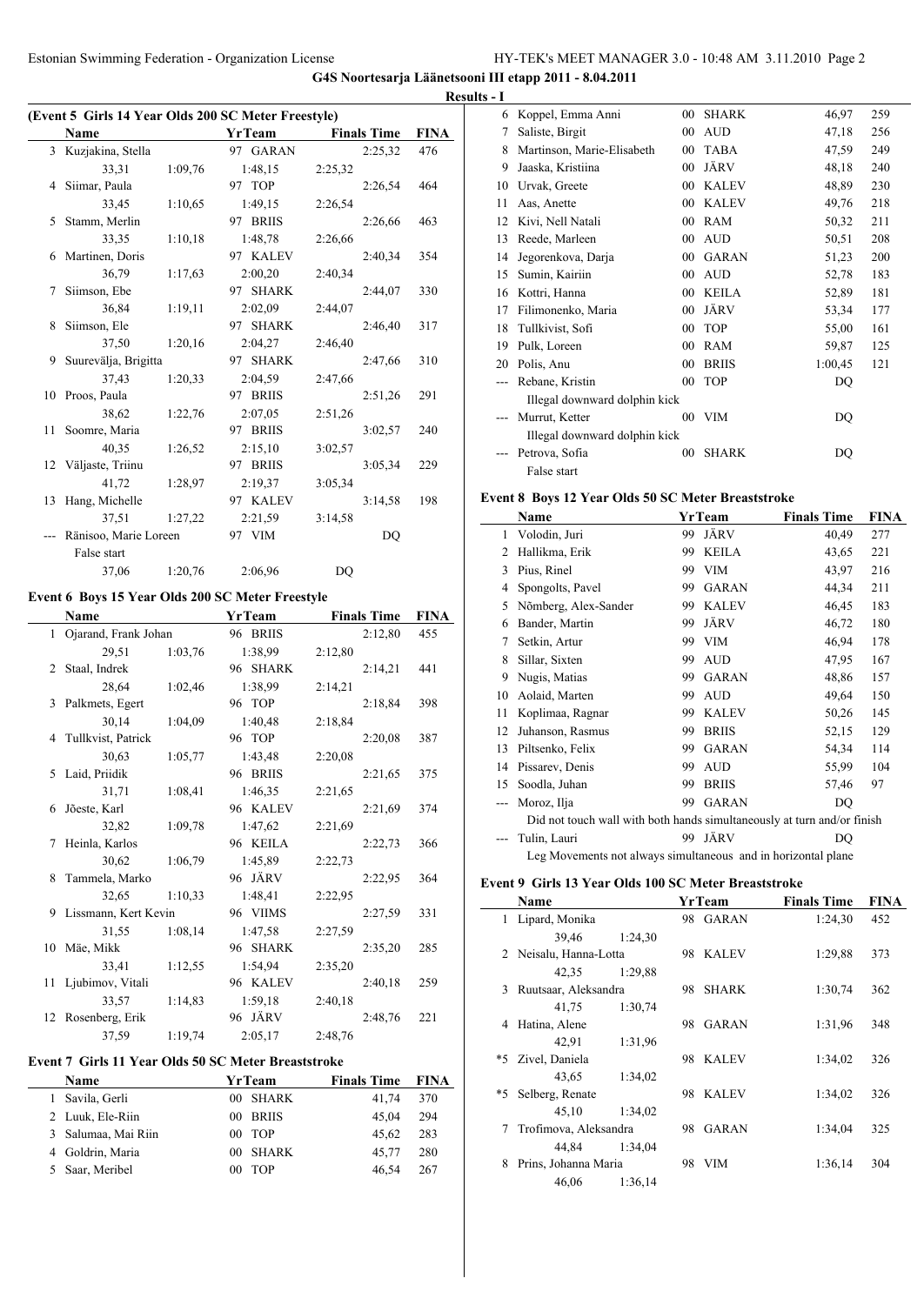$\frac{1}{2}$ 

 $\overline{\phantom{a}}$ 

 $\overline{a}$ 

 $\overline{\phantom{0}}$ 

## **(Event 9 Girls 13 Year Olds 100 SC Meter Breaststroke)**

| EVEIN 7 THIS IS I CAN UNIS TWO SC METER DI CASISTI UNC) |                    |         |    |               |                    |             |  |
|---------------------------------------------------------|--------------------|---------|----|---------------|--------------------|-------------|--|
|                                                         | Name               |         |    | <b>YrTeam</b> | <b>Finals Time</b> | <b>FINA</b> |  |
| 9                                                       | Hobta, Veronika    |         |    | 98 LASN       | 1:36,33            | 303         |  |
|                                                         | 45,06              | 1:36,33 |    |               |                    |             |  |
|                                                         | 10 Nigols, Kärt    |         |    | 98 KALEV      | 1:36,72            | 299         |  |
|                                                         | 44,85              | 1:36,72 |    |               |                    |             |  |
| 11                                                      | Kunman, Õnne-Liisa |         | 98 | <b>GARAN</b>  | 1:36.90            | 297         |  |
|                                                         | 45,61              | 1:36.90 |    |               |                    |             |  |
| 12                                                      | Ristkok, Dhelory   |         |    | 98 KALEV      | 1:38,02            | 287         |  |
|                                                         | 44,21              | 1:38,02 |    |               |                    |             |  |
| 13                                                      | Tüür, Reelika      |         |    | 98 AUD        | 1:39,57            | 274         |  |
|                                                         | 47,81              | 1:39,57 |    |               |                    |             |  |
|                                                         | 14 Lartsenko, Jana |         |    | 98 AUD        | 1:41,77            | 257         |  |
|                                                         | 48,17              | 1:41,77 |    |               |                    |             |  |
| 15                                                      | Joamets, Riina     |         | 98 | <b>BRIIS</b>  | 1:49,02            | 209         |  |
|                                                         | 51,79              | 1:49,02 |    |               |                    |             |  |
| 16                                                      | Simovart, Mirjam   |         |    | 98 KALEV      | 1:52,08            | 192         |  |
|                                                         | 52,50              | 1:52,08 |    |               |                    |             |  |
| 17                                                      | Kondratjeva, Jana  |         | 98 | <b>AUD</b>    | 2:00,15            | 156         |  |
|                                                         | 53,90              | 2:00,15 |    |               |                    |             |  |

### **Event 10 Boys 14 Year Olds 100 SC Meter Breaststroke**

|     | Name                    |    | <b>YrTeam</b> | <b>Finals Time</b> | <b>FINA</b> |
|-----|-------------------------|----|---------------|--------------------|-------------|
|     | 1 Kulla, Werner Erich   |    | 97 KALEV      | 1:13,06            | 489         |
|     | 34,40<br>1:13,06        |    |               |                    |             |
| 2   | Hein, Silver            |    | 97 BRIIS      | 1:14,27            | 465         |
|     | 35,42<br>1:14,27        |    |               |                    |             |
| 3   | Saarma, Kert            |    | 97 TOP        | 1:15,71            | 439         |
|     | 35,21<br>1:15,71        |    |               |                    |             |
| 4   | Spitsak, Gerhard        |    | 97 BRIIS      | 1:19,35            | 381         |
|     | 36,70<br>1:19,35        |    |               |                    |             |
| 5   | Tsernõsov, Nikita       |    | 97 GARAN      | 1:20,82            | 361         |
|     | 38,07<br>1:20,82        |    |               |                    |             |
| 6   | Mostjonov, Svjatoslav   |    | 97 LASN       | 1:20,86            | 360         |
|     | 38,29<br>1:20,86        |    |               |                    |             |
| 7   | Tarassov, Aleksandr     |    | 97 GARAN      | 1:22,68            | 337         |
|     | 39,36<br>1:22,68        |    |               |                    |             |
| 8   | Ilmjärv, Jüri           |    | 97 TOP        | 1:23,99            | 321         |
|     | 39,29<br>1:23.99        |    |               |                    |             |
| 9   | Maksimenko, Vladislav   |    | 97 LASN       | 1:25,69            | 303         |
|     | 41,24<br>1:25.69        |    |               |                    |             |
| 10  | Pronkin, Egor           |    | 97 GARAN      | 1:26,85            | 291         |
|     | 41,13<br>1:26,85        |    |               |                    |             |
| 11  | Zaitsev, Daniil         |    | 97 GARAN      | 1:27,42            | 285         |
|     | 40,77<br>1:27,42        |    |               |                    |             |
| 12  | Tsarin, Danil           |    | 97 GARAN      | 1:27,82            | 281         |
|     | 40,95<br>1:27,82        |    |               |                    |             |
| 13  | Aasjõe, Allar           | 97 | <b>KEILA</b>  | 1:31,09            | 252         |
|     | 43,57<br>1:31,09        |    |               |                    |             |
| 14  | Mogilnõi, Aleksander    |    | 97 KALEV      | 1:32,05            | 244         |
|     | 43,05<br>1:32,05        |    |               |                    |             |
| 15  | Robas, Priit            | 97 | KALEV         | 1:33,43            | 233         |
|     | 43,13<br>1:33,43        |    |               |                    |             |
| 16  | Illamaa, Ilja           |    | 97 GARAN      | 1:34,56            | 225         |
|     | 44,99<br>1:34,56        |    |               |                    |             |
|     | 17 Lõssenko, Aleksander |    | 97 JÄRV       | 1:38,18            | 201         |
|     | 47,70<br>1:38,18        |    |               |                    |             |
| --- | Filimonenko, Mihhail    |    | 97 AUD        | DQ                 |             |
|     | False start             |    |               |                    |             |
|     | 45,45                   | DQ |               |                    |             |

### **Event 11 Girls 12 Year Olds 100 SC Meter Breaststroke**

|               | Name                                                          |         |     | YrTeam       | <b>Finals Time</b> | FINA |
|---------------|---------------------------------------------------------------|---------|-----|--------------|--------------------|------|
| 1             | Keridon, Maria                                                |         |     | 99 TOP       | 1:31.98            | 348  |
|               | 43,56                                                         | 1:31,98 |     |              |                    |      |
| $\mathcal{L}$ | Butlere, Veronika                                             |         | 99. | <b>TOP</b>   | 1:36,79            | 298  |
|               | 45,18                                                         | 1:36,79 |     |              |                    |      |
| 3             | Lebedeva, Kristina                                            |         | 99. | JÄRV         | 1:38,49            | 283  |
|               | 46,59                                                         | 1:38,49 |     |              |                    |      |
| 4             | Asi, Anett                                                    |         | 99  | <b>SHARK</b> | 1:38,55            | 283  |
|               | 45,28                                                         | 1:38.55 |     |              |                    |      |
| 5             | Heinloo, Hanna                                                |         |     | 99 AUD       | 1:40,34            | 268  |
|               | 48,03                                                         | 1:40,34 |     |              |                    |      |
| 6             | Põder, Jana                                                   |         | 99. | <b>VIIMS</b> | 1:40,83            | 264  |
|               | 47,82                                                         | 1:40.83 |     |              |                    |      |
|               | Koppel, Lorena Marchelina                                     |         | 99. | <b>SHARK</b> | 1:41,29            | 260  |
|               | 46,86                                                         | 1:41,29 |     |              |                    |      |
| 8             | Pak, Heleene                                                  |         |     | 99 AUD       | 1:42,35            | 252  |
|               | 48,08                                                         | 1:42,35 |     |              |                    |      |
| 9             | Milder, Maria Johanna                                         |         | 99. | <b>RAM</b>   | 1:45,27            | 232  |
|               | 49,99                                                         | 1:45,27 |     |              |                    |      |
|               | Vainola, Keyt                                                 |         | 99  | <b>AUD</b>   | DO                 |      |
|               | Arm movements not always simultaneous and in horizontal plane |         |     |              |                    |      |
|               | 47,72                                                         | DQ      |     |              |                    |      |

## **Event 12 Boys 13 Year Olds 100 SC Meter Breaststroke**

|   | Name                |         |    | YrTeam       | <b>Finals Time</b> | FINA |
|---|---------------------|---------|----|--------------|--------------------|------|
| 1 | Laherand, Kristjan  |         | 98 | <b>KALEV</b> | 1:28,09            | 278  |
|   | 42.19               | 1:28,09 |    |              |                    |      |
|   | 2 Laherand, Artur   |         | 98 | <b>KALEV</b> | 1:29,20            | 268  |
|   | 41,82               | 1:29,20 |    |              |                    |      |
| 3 | Varjusankov, Maksim |         | 98 | JÄRV         | 1:31.93            | 245  |
|   | 43.25               | 1:31.93 |    |              |                    |      |
|   | Akulenko, Artur     |         | 98 | <b>AUD</b>   | 1:32,37            | 241  |
|   | 43,83               | 1:32,37 |    |              |                    |      |
|   | Roosileht, Kert     |         | 98 | <b>BRIIS</b> | 1:40,79            | 186  |
|   | 46.22               | 1:40,79 |    |              |                    |      |

#### **Event 13 Girls 11 Year Olds 50 SC Meter Butterfly**

|    | Name                                              |                 | YrTeam       | <b>Finals Time</b> | FINA |
|----|---------------------------------------------------|-----------------|--------------|--------------------|------|
| 1  | Salumaa, Mai Riin                                 | 00              | <b>TOP</b>   | 39,34              | 267  |
| 2  | Jaamul, Kristina Maria                            | 00 <sup>°</sup> | <b>TABA</b>  | 39,61              | 262  |
| 3  | Kuusk, Carmen Sandra                              | 00              | <b>BRIIS</b> | 41,32              | 231  |
| 4  | Luuk, Ele-Riin                                    | 00              | <b>BRIIS</b> | 41,34              | 230  |
| 5  | Siimar, Reeli                                     | 00              | <b>TOP</b>   | 41,56              | 227  |
| 6  | Mäll, Katariina                                   | 00              | <b>KALEV</b> | 42,45              | 213  |
| 7  | Nigul, Mathilda Manuela                           | 00              | <b>SHARK</b> | 43,45              | 198  |
| 8  | Joon, Kirsika                                     | $00\,$          | <b>SHARK</b> | 44,71              | 182  |
| 9  | Margvardt, Margaret                               | 00 <sup>°</sup> | <b>RAM</b>   | 44,82              | 181  |
| 10 | Tasane, Saskia Miina                              | 00              | <b>AUD</b>   | 46,54              | 161  |
| 11 | Vähi, Lisette Angelika                            | 00              | <b>TOP</b>   | 48,53              | 142  |
| 12 | Migalenja, Diana                                  | 00              | <b>SHARK</b> | 51,35              | 120  |
|    | Savisaar, Elis                                    | 00              | <b>TOP</b>   | DQ                 |      |
|    | Did not execute movement of both feet in same way |                 |              |                    |      |
|    | Saabas, Mariann                                   | 00              | <b>TOP</b>   | DNF                |      |
|    | Swimmer did not finish                            |                 |              |                    |      |

## **Event 14 Boys 12 Year Olds 50 SC Meter Butterfly**

| <b>Name</b>          | <b>YrTeam</b> | <b>Finals Time FINA</b> |     |
|----------------------|---------------|-------------------------|-----|
| 1 Lelle, Armin Evert | 99 VIM        | 35.14                   | 262 |
| 2 Hallikma, Erik     | 99 KEILA      | 35.28                   | 259 |
| 3 Kapelin, Aleksandr | 99 GARAN      | 36.50                   | 234 |
| 4 Volodin, Juri      | 99 JÄRV       | 37.31                   | 219 |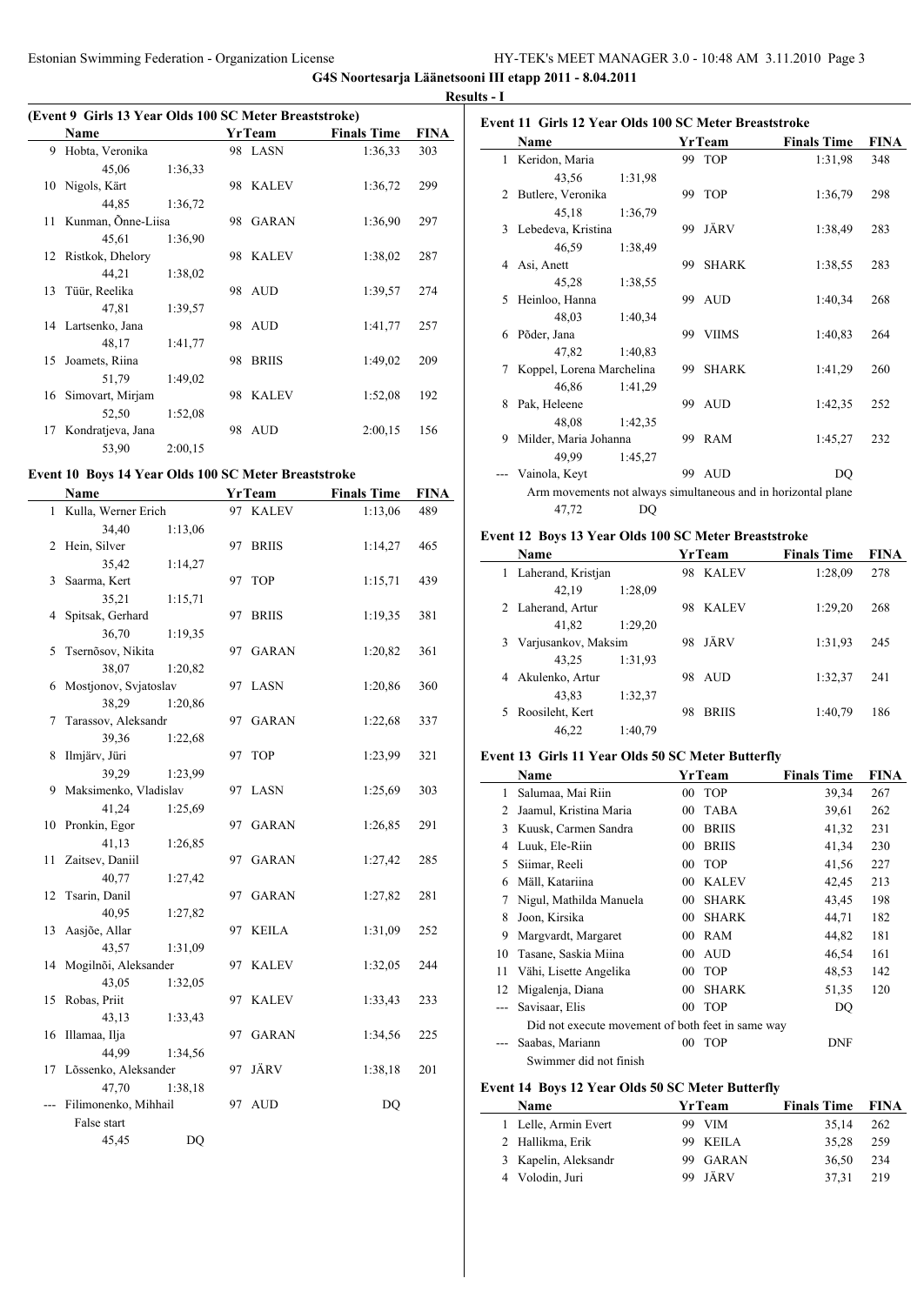$\overline{a}$ 

### **(Event 14 Boys 12 Year Olds 50 SC Meter Butterfly)**

|     | EVENT IT DOVS 12 TEAL ORD JO SC METEL DUITELITY |     |               |                    |             |  |  |  |  |
|-----|-------------------------------------------------|-----|---------------|--------------------|-------------|--|--|--|--|
|     | Name                                            |     | <b>YrTeam</b> | <b>Finals Time</b> | <b>FINA</b> |  |  |  |  |
| 5   | Pius, Rinel                                     | 99  | <b>VIM</b>    | 37,77              | 211         |  |  |  |  |
| 6   | Herem, Karl Richard                             | 99  | <b>KEILA</b>  | 39,27              | 188         |  |  |  |  |
| 7   | Spongolts, Pavel                                | 99  | <b>GARAN</b>  | 39,79              | 180         |  |  |  |  |
| 8   | Turu, Vladimir                                  | 99  | <b>GARAN</b>  | 40,35              | 173         |  |  |  |  |
| 9   | Toome, Timo                                     | 99  | <b>SHARK</b>  | 40,79              | 167         |  |  |  |  |
| 10  | Tammela, Rünno                                  | 99  | JÄRV          | 41,95              | 154         |  |  |  |  |
| 11  | Koppel, Holger                                  | 99  | <b>SHARK</b>  | 44,11              | 132         |  |  |  |  |
| 12  | Raadik, Karl                                    | 99  | KALEV         | 45,41              | 121         |  |  |  |  |
| 13. | Kurba, Jarmo                                    | 99  | <b>TABA</b>   | 46,42              | 113         |  |  |  |  |
| 14  | Savin, Daniil                                   | 99. | <b>GARAN</b>  | 46,91              | 110         |  |  |  |  |
|     | Kornõljev, Ilmar                                | 99  | <b>SHARK</b>  | DQ                 |             |  |  |  |  |
|     | Did not bring arms forward over water           |     |               |                    |             |  |  |  |  |
|     | Svitsunov, Daniil                               | 99  | <b>KALEV</b>  | DO                 |             |  |  |  |  |
|     | False start                                     |     |               |                    |             |  |  |  |  |

# **Event 15 Girls 14 Year Olds 100 SC Meter Butterfly**

|               | Name                  |         |    | YrTeam       | <b>Finals Time</b> | <b>FINA</b> |
|---------------|-----------------------|---------|----|--------------|--------------------|-------------|
|               | 1 Letunova, Marija    |         |    | 97 GARAN     | 1:11,80            | 482         |
|               | 34,26                 | 1:11,80 |    |              |                    |             |
| $\mathcal{L}$ | Siimar, Paula         |         |    | 97 TOP       | 1:14,30            | 435         |
|               | 33,75                 | 1:14,30 |    |              |                    |             |
| 3             | Käen, Elena Kristin   |         |    | 97 KALEV     | 1:16,90            | 392         |
|               | 36,85                 | 1:16,90 |    |              |                    |             |
| 4             | Rudak, Viktoria       |         | 97 | GARAN        | 1:25,81            | 282         |
|               | 39,19                 | 1:25,81 |    |              |                    |             |
| 5.            | Fattahhova, Sofia     |         |    | 97 KALEV     | 1:26.39            | 277         |
|               | 37,56                 | 1:26.39 |    |              |                    |             |
| 6             | Lutter, Greta Krislin |         | 97 | <b>BRIIS</b> | 1:27,28            | 268         |
|               | 39,76                 | 1:27,28 |    |              |                    |             |
| 7             | Suurevälja, Brigitta  |         | 97 | <b>SHARK</b> | 1:29,87            | 246         |
|               | 40,51                 | 1:29,87 |    |              |                    |             |
| 8             | Martinen, Doris       |         | 97 | <b>KALEV</b> | 1:32,96            | 222         |
|               | 42,31                 | 1:32,96 |    |              |                    |             |

## **Event 16 Boys 15 Year Olds 100 SC Meter Butterfly**

| <b>Name</b> |                  |         | YrTeam |              | <b>Finals Time</b> | <b>FINA</b> |  |
|-------------|------------------|---------|--------|--------------|--------------------|-------------|--|
| 1           | Staal, Indrek    |         |        | 96 SHARK     | 1:05,11            | 447         |  |
|             | 29,27            | 1:05,11 |        |              |                    |             |  |
|             | 2 Tammela, Marko |         |        | 96 JÄRV      | 1:19.52            | 245         |  |
|             | 37.09            | 1:19.52 |        |              |                    |             |  |
| 3           | Volmer, Ilmar    |         |        | 96 HAAP      | 1:20,43            | 237         |  |
|             | 36,24            | 1:20,43 |        |              |                    |             |  |
| 4           | Heinla, Karlos   |         |        | 96 KEILA     | 1:24,21            | 206         |  |
|             | 36,67            | 1:24,21 |        |              |                    |             |  |
| 5           | Mäe, Mikk        |         | 96     | <b>SHARK</b> | 1:25,55            | 197         |  |
|             | 36.61            | 1:25.55 |        |              |                    |             |  |
| 6           | Ljubimov, Vitali |         |        | 96 KALEV     | 1:26,87            | 188         |  |
|             | 37,90            | 1:26,87 |        |              |                    |             |  |
| 7           | Volnov, Maksim   |         | 96     | <b>SHARK</b> | 1:33,41            | 151         |  |
|             | 41.37            | 1:33.41 |        |              |                    |             |  |

### **Event 17 Girls 12 Year Olds 100 SC Meter Butterfly**

 $\overline{a}$ 

| <b>Name</b>          | YrTeam   | <b>Finals Time FINA</b> |     |  |
|----------------------|----------|-------------------------|-----|--|
| 1 Danilov, Margaret  | 99 KEILA | 1:28.28                 | 259 |  |
| 40.03<br>1:28.28     |          |                         |     |  |
| 2 Lebedeva, Kristina | 99 JÄRV  | 1:36.84                 | 196 |  |
| 44,08<br>1:36,84     |          |                         |     |  |

|              | Event 18 Boys 13 Year Olds 100 SC Meter Butterfly |         |    |               |                    |      |
|--------------|---------------------------------------------------|---------|----|---------------|--------------------|------|
|              | Name                                              |         |    | <b>YrTeam</b> | <b>Finals Time</b> | FINA |
| $\mathbf{1}$ | Kargin, Adrian Alexander                          |         |    | 98 KALEV      | 1:12,29            | 327  |
|              | 33,07                                             | 1:12,29 |    |               |                    |      |
| 2            | Lilleorg, Miko                                    |         |    | 98 TOP        | 1:14,15            | 303  |
|              | 33,88                                             | 1:14,15 |    |               |                    |      |
| 3            | Sismintsev, Dmitri                                |         |    | 98 KALEV      | 1:22,94            | 216  |
|              | 37,63                                             | 1:22,94 |    |               |                    |      |
|              | 4 Katsõka, Denis                                  |         |    | 98 JÄRV       | 1:25,95            | 194  |
|              | 38,91                                             | 1:25,95 |    |               |                    |      |
| 5            | Leis, Laur                                        |         |    | 98 JÄRV       | 1:27,40            | 185  |
|              | 39,39                                             | 1:27,40 |    |               |                    |      |
| 6            | Laid, Kristjan                                    |         |    | 98 BRIIS      | 1:27,74            | 182  |
|              | 38,46                                             | 1:27,74 |    |               |                    |      |
| 7            | Veelma, Oskar-Lui                                 |         |    | 98 KALEV      | 1:29,46            | 172  |
| 8            | Zahhartsuk, Igor                                  |         | 98 | LASN          | 1:30,10            | 168  |
|              | 39,11                                             | 1:30,10 |    |               |                    |      |
| 9            | Meier, Artur                                      |         |    | 98 BRIIS      | 1:31,39            | 161  |
|              | 41,46                                             | 1:31,39 |    |               |                    |      |
| 10           | Solodovnik, Kirill                                |         |    | 98 GARAN      | 1:33,52            | 151  |
|              | 41,57                                             | 1:33,52 |    |               |                    |      |
| 11           | Jaaniste, Karl                                    |         | 98 | <b>BRIIS</b>  | 1:38,34            | 129  |
|              | 44,34                                             | 1:38,34 |    |               |                    |      |
|              | 12 Levsunov, Aleksander                           |         |    | 98 GARAN      | 1:46,65            | 101  |
|              | 45,10                                             | 1:46,65 |    |               |                    |      |
| 13           | Krjukov, Aleksander                               |         |    | 98 JÄRV       | 1:54,65            | 82   |
|              | 49,93                                             | 1:54,65 |    |               |                    |      |

### **Event 19 Girls 11 Year Olds 50 SC Meter Backstroke**

|      | Name                          |                | <b>YrTeam</b> | <b>Finals Time</b> | <b>FINA</b> |
|------|-------------------------------|----------------|---------------|--------------------|-------------|
| 1    | Savila, Gerli                 | 00             | <b>SHARK</b>  | 38,75              | 325         |
| 2    | Saar, Meribel                 | $00\,$         | <b>TOP</b>    | 39,89              | 298         |
| 3    | Pollisinski, Kirke            | 00             | <b>SHARK</b>  | 41,14              | 271         |
| 4    | Saliste, Birgit               | 00             | <b>AUD</b>    | 41,54              | 264         |
| 5    | Viidas, Simone                | $00\,$         | <b>RAM</b>    | 42,34              | 249         |
| 6    | Jegorenkova, Darja            | $00\,$         | <b>GARAN</b>  | 42,85              | 240         |
| 7    | Jaaska, Kristiina             | 00             | JÄRV          | 43,45              | 230         |
| $*8$ | Reinkubjas, Carita            | 00             | <b>TOP</b>    | 43,50              | 229         |
| $*8$ | Nigul, Mathilda Manuela       | 00             | <b>SHARK</b>  | 43,50              | 229         |
| 10   | Kuznetsova, Sofija            | 00             | <b>GARAN</b>  | 43,62              | 228         |
| 11   | Reede, Marleen                | $00\,$         | <b>AUD</b>    | 43,82              | 224         |
| 12   | Telgma, Teele                 | $00\,$         | <b>BRIIS</b>  | 43,85              | 224         |
| 13   | Fortuna-Dagaljova, Lisa-Ulrik | 00             | <b>GARAN</b>  | 44,52              | 214         |
| 14   | Joon, Kirsika                 | 00             | <b>SHARK</b>  | 44,66              | 212         |
| 15   | Koppel, Emma Anni             | 00             | <b>SHARK</b>  | 46,08              | 193         |
| 16   | Tullkivist, Sofi              | $00\,$         | <b>TOP</b>    | 47,23              | 179         |
| 17   | Aas, Anette                   | $00\,$         | <b>KALEV</b>  | 47,25              | 179         |
| 18   | Migalenja, Diana              | $00\,$         | <b>SHARK</b>  | 47,34              | 178         |
| 19   | Filimonenko, Maria            | 00             | JÄRV          | 47,61              | 175         |
| 20   | Goldrin, Maria                | 00             | <b>SHARK</b>  | 47,70              | 174         |
| 21   | Murrut, Ketter                | $00\,$         | <b>VIM</b>    | 49,21              | 158         |
| 22   | Sumin, Kairiin                | 00             | <b>AUD</b>    | 49,24              | 158         |
| 23   | Saabas, Mariann               | $00\,$         | <b>TOP</b>    | 49,43              | 156         |
| 24   | Savisaar, Elis                | 00             | <b>TOP</b>    | 51,07              | 142         |
| 25   | Sevljakova, Marina            | $00\,$         | <b>GARAN</b>  | 51,10              | 141         |
| 26   | Petrova, Sofia                | $00\,$         | <b>SHARK</b>  | 51,20              | 141         |
| 27   | Polis, Anu                    | 0 <sub>0</sub> | <b>BRIIS</b>  | 53,85              | 121         |

# **Event 20 Boys 12 Year Olds 50 SC Meter Backstroke**

| <b>Name</b>           | <b>YrTeam</b> | <b>Finals Time FINA</b> |  |
|-----------------------|---------------|-------------------------|--|
| 1 Herem, Karl Richard | 99 KEILA      | 37.10 243               |  |
| 2 Ulejev, Sander      | 99 JÄRV       | 37.44 237               |  |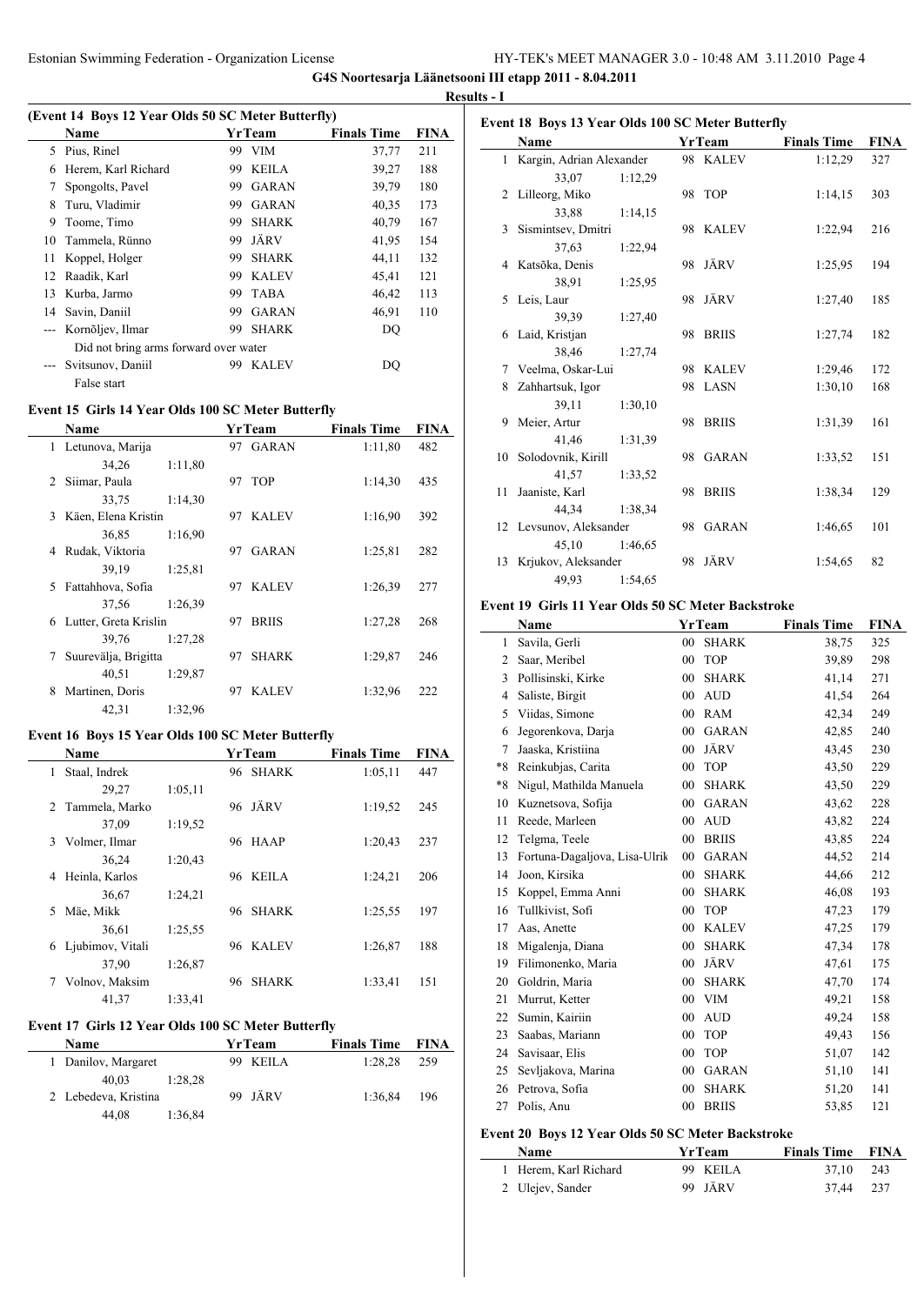**G4S Noortesarja Läänetsooni III etapp 2011 - 8.04.2011**

 $\overline{\phantom{a}}$ 

|     | (Event 20 Boys 12 Year Olds 50 SC Meter Backstroke)  |     |              |                    |      |
|-----|------------------------------------------------------|-----|--------------|--------------------|------|
|     | <b>Name</b>                                          |     | YrTeam       | <b>Finals Time</b> | FINA |
| 3   | Turu, Vladimir                                       | 99  | <b>GARAN</b> | 37,63              | 233  |
| 4   | Borzov, Nikolai                                      | 99  | LASN         | 38,53              | 217  |
| 5   | Reede, Rasmus                                        | 99  | <b>AUD</b>   | 40,36              | 189  |
| 6   | Kuum, Kristjan                                       | 99  | <b>KALEV</b> | 40,78              | 183  |
| 7   | Rohtla, Markus Hugo                                  | 99  | <b>BRIIS</b> | 41,88              | 169  |
| 8   | Kalme, Kiur                                          | 99  | <b>KOSE</b>  | 43,78              | 148  |
| 9   | Nõmberg, Alex-Sander                                 | 99  | <b>KALEV</b> | 45,80              | 129  |
| 10  | Nugis, Matias                                        | 99  | <b>GARAN</b> | 46,45              | 124  |
| 11  | Soodla, Juhan                                        | 99  | <b>BRIIS</b> | 47,25              | 118  |
| 12  | Svitsunov, Daniil                                    | 99  | <b>KALEV</b> | 47,57              | 115  |
| 13  | Pissarev, Denis                                      | 99  | <b>AUD</b>   | 47,59              | 115  |
| 14  | Jõeorg, Ian Adrian                                   | 99  | <b>BRIIS</b> | 47,94              | 113  |
| 15  | Raadik, Karl                                         | 99  | <b>KALEV</b> | 49,20              | 104  |
| 16  | Piltsenko, Felix                                     | 99  | <b>GARAN</b> | 53,54              | 81   |
| --- | Koppel, Holger                                       | 99  | <b>SHARK</b> | DO                 |      |
|     | Past vertical at turn: non continuous turning action |     |              |                    |      |
|     | Kornõljev, Ilmar                                     | 99. | <b>SHARK</b> | DO                 |      |
|     | Past vertical at turn: non continuous turning action |     |              |                    |      |
|     | Setkin, Artur                                        |     | 99 VIM       | DO                 |      |
|     | Past vertical at turn: non continuous turning action |     |              |                    |      |
|     | Tulin, Lauri                                         | 99  | JÄRV         | DO                 |      |
|     | Did not finish on back                               |     |              |                    |      |
|     |                                                      |     |              |                    |      |

# **Event 21 Girls 13 Year Olds 100 SC Meter Backstroke**

|   | Name                  |         |    | YrTeam       | <b>Finals Time</b> | <b>FINA</b> |
|---|-----------------------|---------|----|--------------|--------------------|-------------|
| 1 | Sepp, Sigrid          |         |    | 98 TOP       | 1:14,57            | 445         |
|   | 37,05                 | 1:14,57 |    |              |                    |             |
| 2 | Heinsalu, Riine       |         | 98 | <b>KALEV</b> | 1:14,89            | 440         |
|   | 36,98                 | 1:14,89 |    |              |                    |             |
| 3 | Trofimova, Aleksandra |         | 98 | GARAN        | 1:18,41            | 383         |
|   | 39,09                 | 1:18,41 |    |              |                    |             |
| 4 | Ristkok, Dhelory      |         | 98 | KALEV        | 1:20,51            | 354         |
|   | 37,16                 | 1:20.51 |    |              |                    |             |
| 5 | Mölder, Lilian        |         | 98 | KEILA        | 1:24,05            | 311         |
|   | 39,84                 | 1:24,05 |    |              |                    |             |
| 6 | Kalle, Alina          |         | 98 | <b>VIM</b>   | 1:24,21            | 309         |
|   | 40,26                 | 1:24,21 |    |              |                    |             |
| 7 | Ruutsaar, Aleksandra  |         | 98 | <b>SHARK</b> | 1:26,06            | 290         |
|   | 41,42                 | 1:26,06 |    |              |                    |             |
| 8 | Prins, Johanna Maria  |         | 98 | <b>VIM</b>   | 1:28,90            | 263         |
|   | 43,60                 | 1:28,90 |    |              |                    |             |

# **Event 22 Boys 14 Year Olds 100 SC Meter Backstroke**

|   | <b>Name</b>         |         |    | <b>YrTeam</b> | <b>Finals Time</b> | <b>FINA</b> |
|---|---------------------|---------|----|---------------|--------------------|-------------|
| 1 | Kooser, Arthur      |         | 97 | VIIMS         | 1:09.98            | 363         |
|   | 33,91               | 1:09.98 |    |               |                    |             |
|   | 2 Tsernõsov, Nikita |         | 97 | <b>GARAN</b>  | 1:11,72            | 337         |
|   | 34,85               | 1:11,72 |    |               |                    |             |
| 3 | Lõvi, Alex          |         | 97 | <b>LASN</b>   | 1:14,09            | 306         |
|   | 36,42               | 1:14,09 |    |               |                    |             |
| 4 | Pronkin, Egor       |         | 97 | <b>GARAN</b>  | 1:14,39            | 302         |
|   | 36,00               | 1:14.39 |    |               |                    |             |
| 5 | Tarassov, Aleksandr |         | 97 | GARAN         | 1:15.15            | 293         |
|   | 36,59               | 1:15.15 |    |               |                    |             |
| 6 | Tsarin, Danil       |         | 97 | <b>GARAN</b>  | 1:16,08            | 283         |
|   | 37,65               | 1:16,08 |    |               |                    |             |
| 7 | Trofimov, Robert    |         | 97 | JÄRV          | 1:16.39            | 279         |
|   | 38,73               | 1:16.39 |    |               |                    |             |
| 8 | Aasjõe, Allar       |         | 97 | <b>KEILA</b>  | 1:18,86            | 254         |
|   | 38,83               | 1:18.86 |    |               |                    |             |

|          | <b>Results - I</b> |                     |         |    |              |         |     |
|----------|--------------------|---------------------|---------|----|--------------|---------|-----|
|          | 9                  | Suvalov, Sergei     |         | 97 | LASN         | 1:20.91 | 235 |
| <u>A</u> |                    | 38,42               | 1:20.91 |    |              |         |     |
|          | 10                 | Koppel, Rene        |         | 97 | <b>KALEV</b> | 1:22,11 | 225 |
|          |                    | 38,91               | 1:22,11 |    |              |         |     |
|          |                    | 11 Liivrand, Joonas |         | 97 | <b>SHARK</b> | 1:23,08 | 217 |
|          |                    | 39,00               | 1:23,08 |    |              |         |     |
|          |                    | 12 Mäeste, Mario    |         | 97 | <b>HAAP</b>  | 1:25.21 | 201 |
|          |                    | 38,17               | 1:25.21 |    |              |         |     |
|          | 13                 | Obolonin, Filipp    |         | 97 | GARAN        | 1:25,37 | 200 |
|          |                    | 40,57               | 1:25.37 |    |              |         |     |
|          | 14                 | Dubrovin, Georg     |         | 97 | <b>GARAN</b> | 1:29,75 | 172 |
|          |                    | 44.17               | 1:29,75 |    |              |         |     |

# **Event 23 Girls 14 Year Olds 200 SC Meter Backstroke**

|   | Name                                       |         | YrTeam             | <b>Finals Time</b> | FINA |
|---|--------------------------------------------|---------|--------------------|--------------------|------|
| 1 | Rudak, Viktoria                            |         | 97 GARAN           | 2:36,16            | 487  |
|   | 36,28                                      | 1:14,81 | 1:55.31            | 2:36,16            |      |
| 2 | Letunova, Marija                           |         | 97 GARAN           | 2:44,17            | 419  |
|   | 37,96                                      | 1:18,94 | 2:02,58            | 2:44,17            |      |
| 3 | Kuzjakina, Stella                          |         | 97 GARAN           | 2:44,37            | 417  |
|   | 39,22                                      | 1:21,05 | 2:03.83            | 2:44,37            |      |
| 4 | Fattahhova, Sofia                          |         | 97 KALEV           | 2:53,63            | 354  |
|   | 39,94                                      | 1:24,07 | 2:09.54            | 2:53,63            |      |
| 5 | Stamm, Merlin                              |         | 97 BRIIS           | 2:58,14            | 328  |
|   | 42,17                                      | 1:27,66 | 2:13,45            | 2:58,14            |      |
| 6 | Siimson, Ebe                               |         | 97 SHARK           | 3:03,49            | 300  |
|   | 42,96                                      | 1:31,21 | 2:16.68            | 3:03,49            |      |
| 7 | Siimson, Ele                               |         | <b>SHARK</b><br>97 | 3:15,22            | 249  |
|   | 45,36                                      | 1:36,51 | 2:26.54            | 3:15.22            |      |
|   | Ränisoo, Marie Loreen                      |         | 97 VIM             | DO                 |      |
|   | Past vertical at turn: independent strokes |         |                    |                    |      |
|   | 45,93                                      | 1:36,37 | 2:26,66            | DQ                 |      |

# **Event 24 Boys 15 Year Olds 200 SC Meter Backstroke**

|    | Name                   |         | YrTeam                                             | <b>Finals Time</b> | <b>FINA</b> |
|----|------------------------|---------|----------------------------------------------------|--------------------|-------------|
|    | 1 Pugatsov, Vjatseslav |         | 96 LASN                                            | 2:25,42            | 427         |
|    | 33,87                  | 1:11,45 | 1:47,99                                            | 2:25,42            |             |
| 2  | Jõeste, Karl           |         | 96 KALEV                                           | 2:28,06            | 404         |
|    | 33,68                  | 1:10,75 | 1:49.26                                            | 2:28,06            |             |
| 3  | Ojarand, Frank Johan   |         | 96 BRIIS                                           | 2:32,20            | 372         |
|    | 34,32                  | 1:12,93 | 1:53,36                                            | 2:32,20            |             |
|    | 4 Palkmets, Egert      |         | 96 TOP                                             | 2:36,86            | 340         |
|    | 35,42                  | 1:15,28 | 1:56,38                                            | 2:36,86            |             |
| 5. | Lissmann, Kert Kevin   |         | 96 VIIMS                                           | 2:41,01            | 314         |
|    | 36,65                  | 1:16,90 | 1:59.15                                            | 2:41,01            |             |
| 6  | Tullkvist, Patrick     |         | 96 TOP                                             | 2:44,89            | 292         |
|    | 38,22                  | 1:20,14 | 2:03,42                                            | 2:44,89            |             |
| 7  | Judanov, Mattis        |         | 96 HAAP                                            | 3:02,24            | 216         |
|    | 41,06                  | 1:26,85 | 2:15.28                                            | 3:02,24            |             |
|    | 8 Volnov, Maksim       |         | 96 SHARK                                           | 3:03,85            | 211         |
|    | 43,84                  | 1:30,91 | 2:20,00                                            | 3:03,85            |             |
| 9  | Rosenberg, Erik        |         | 96 JÄRV                                            | 3:07,58            | 198         |
|    | 42,59                  | 1:31.09 | 2:20,70                                            | 3:07,58            |             |
|    | Laanes, Mikk           |         | 96 VIIMS                                           | DQ                 |             |
|    |                        |         | Standing on bottom during any stroke but freestyle |                    |             |
|    | 33,88                  | 1:10,78 | 1:53,84                                            | DQ                 |             |
|    |                        |         |                                                    |                    |             |

# **Event 25 Girls 11 Year Olds 100 SC Meter IM**

 $\overline{a}$ 

| <b>Name</b>              |         | YrTeam   | <b>Finals Time FINA</b> |  |
|--------------------------|---------|----------|-------------------------|--|
| Pollisinski, Kirke       |         | 00 SHARK | $1:27.04$ 317           |  |
| 40.76                    | 1:27.04 |          |                         |  |
| 2 Jaamul, Kristina Maria |         | 00 TABA  | 1:27.49 312             |  |
| 40.37                    | 1:27.49 |          |                         |  |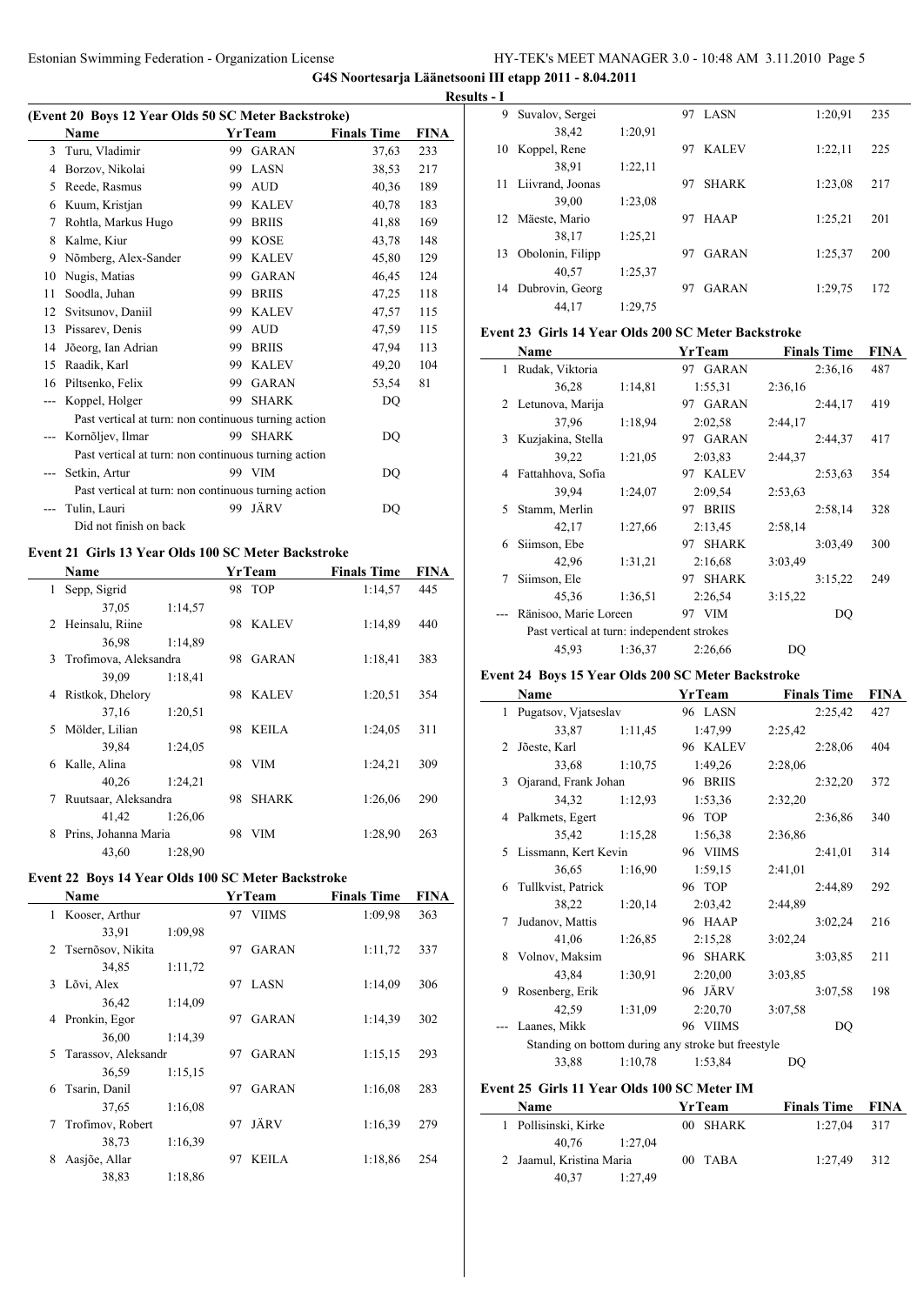**G4S Noortesarja Läänetsooni III etapp 2011 - 8.04.2011**

|    | (Event 25 Girls 11 Year Olds 100 SC Meter IM) |        |               |                    |      |
|----|-----------------------------------------------|--------|---------------|--------------------|------|
|    | <b>Name</b>                                   |        | <b>YrTeam</b> | <b>Finals Time</b> | FINA |
| 3  | Martinson, Marie-Elisabeth                    |        | 00 TABA       | 1:28,02            | 306  |
|    | 40,33<br>1:28,02                              |        |               |                    |      |
| 4  | Kuusk, Carmen Sandra                          | 00     | <b>BRIIS</b>  | 1:28,76            | 298  |
|    | 42,17<br>1:28,76                              |        |               |                    |      |
| 5  | Kuznetsova, Sofija                            | $00\,$ | <b>GARAN</b>  | 1:31,74            | 270  |
|    | 40,77<br>1:31,74                              |        |               |                    |      |
| 6  | Viidas, Simone                                | $00\,$ | <b>RAM</b>    | 1:32,44            | 264  |
|    | 42,93<br>1:32,44                              |        |               |                    |      |
| 7  | Reinkubjas, Carita                            | 00     | <b>TOP</b>    | 1:32,65            | 262  |
|    | 43,68<br>1:32,65                              |        |               |                    |      |
| 8  | Siimar, Reeli                                 | 00     | <b>TOP</b>    | 1:33,24            | 257  |
|    | 41,23<br>1:33,24                              |        |               |                    |      |
| 9  | Mäll, Katariina                               | 00     | KALEV         | 1:33,63            | 254  |
|    | 44,14<br>1:33,63                              |        |               |                    |      |
| 10 | Fortuna-Dagaljova, Lisa-Ulrik                 | $00\,$ | GARAN         | 1:34,91            | 244  |
|    | 44,44<br>1:34,91                              |        |               |                    |      |
| 11 | Telgma, Teele                                 | $00\,$ | <b>BRIIS</b>  | 1:35,72            | 238  |
|    | 45,39<br>1:35,72                              |        |               |                    |      |
| 12 | Tasane, Saskia Miina                          | 00     | AUD           | 1:37,41            | 226  |
|    | 47,88<br>1:37,41                              |        |               |                    |      |
| 13 | Urvak, Greete                                 | $00\,$ | KALEV         | 1:37,51            | 225  |
|    | 46,95<br>1:37,51                              |        |               |                    |      |
| 14 | Rebane, Kristin                               | $00\,$ | <b>TOP</b>    | 1:38,08            | 221  |
|    | 46,79<br>1:38,08                              |        |               |                    |      |
| 15 | Kivi, Nell Natali                             | 00     | <b>RAM</b>    | 1:38,62            | 217  |
|    | 44,00<br>1:38,62                              |        |               |                    |      |
| 16 | Vähi, Lisette Angelika                        | 00     | <b>TOP</b>    | 1:40,02            | 208  |
|    | 46,21<br>1:40,02                              |        |               |                    |      |
| 17 | Margvardt, Margaret                           | $00\,$ | RAM           | 1:43,08            | 190  |
|    | 46,63<br>1:43,08                              |        |               |                    |      |
| 18 | Sevljakova, Marina                            | 00     | <b>GARAN</b>  | 2:00,89            | 118  |
|    | 54,97<br>2:00.89                              |        |               |                    |      |
| 19 | Pulk, Loreen                                  | 00     | RAM           | 2:05,95            | 104  |
|    | 1:02,34<br>2:05,95                            |        |               |                    |      |
|    | Kottri, Hanna                                 | 00     | <b>KEILA</b>  | <b>DQ</b>          |      |
|    | False start - Misc                            |        |               |                    |      |
|    | 48,86<br>DQ                                   |        |               |                    |      |

# **Event 26 Boys 12 Year Olds 100 SC Meter IM**

|              | Name               |         |     | YrTeam       | <b>Finals Time</b> | FINA |
|--------------|--------------------|---------|-----|--------------|--------------------|------|
| $\mathbf{1}$ | Lelle, Armin Evert |         |     | 99 VIM       | 1:19,48            | 280  |
|              | 35,78              | 1:19,48 |     |              |                    |      |
| 2            | Kapelin, Aleksandr |         | 99  | <b>GARAN</b> | 1:23,94            | 238  |
|              | 37,73              | 1:23,94 |     |              |                    |      |
| 3            | Borzov, Nikolai    |         |     | 99 LASN      | 1:26,54            | 217  |
|              | 39,78              | 1:26,54 |     |              |                    |      |
| 4            | Kuum, Kristjan     |         | 99  | <b>KALEV</b> | 1:27,43            | 210  |
|              | 40,72              | 1:27,43 |     |              |                    |      |
| 5            | Kalme, Kiur        |         | 99  | <b>KOSE</b>  | 1:28,73            | 201  |
|              | 40,50              | 1:28,73 |     |              |                    |      |
| 6            | Sillar, Sixten     |         | 99. | <b>AUD</b>   | 1:29,00            | 199  |
|              | 40,67              | 1:29,00 |     |              |                    |      |
| 7            | Bander, Martin     |         | 99  | JÄRV         | 1:31,28            | 185  |
|              | 41,85              | 1:31,28 |     |              |                    |      |
| 8            | Toome, Timo        |         | 99  | <b>SHARK</b> | 1:32,46            | 178  |
|              | 42,23              | 1:32,46 |     |              |                    |      |
| 9            | Kurba, Jarmo       |         | 99  | <b>TABA</b>  | 1:34,26            | 168  |
|              | 42,98              | 1:34,26 |     |              |                    |      |
| 10           | Tammela, Rünno     |         | 99  | JÄRV         | 1:35,51            | 161  |
|              | 44,37              | 1:35,51 |     |              |                    |      |

|          | <b>Results - I</b> |                        |         |    |              |         |     |
|----------|--------------------|------------------------|---------|----|--------------|---------|-----|
|          |                    | 11 Rohtla, Markus Hugo |         |    | 99 BRIIS     | 1:35.54 | 161 |
| $\Delta$ |                    | 44,73                  | 1:35.54 |    |              |         |     |
|          |                    | 12 Jõeorg, Ian Adrian  |         | 99 | <b>BRIIS</b> | 1:39.30 | 143 |
|          |                    | 49,12                  | 1:39.30 |    |              |         |     |
|          |                    | 13 Savin, Daniil       |         | 99 | <b>GARAN</b> | 1:39.39 | 143 |
|          |                    | 50,65                  | 1:39.39 |    |              |         |     |
|          |                    | 14 Juhanson, Rasmus    |         | 99 | <b>BRIIS</b> | 1:44,20 | 124 |
|          |                    | 48,71                  | 1:44,20 |    |              |         |     |
|          |                    | 15 Ussatsov, Gordei    |         | 99 | GARAN        | 1:44,46 | 123 |
|          |                    | 49,17                  | 1:44,46 |    |              |         |     |
|          |                    | 16 Moroz, Ilja         |         | 99 | <b>GARAN</b> | 1:44,57 | 123 |
|          |                    | 51,14                  | 1:44,57 |    |              |         |     |
|          | 17                 | Koplimaa, Ragnar       |         | 99 | <b>KALEV</b> | 1:49,72 | 106 |
|          |                    | 53,75                  | 1:49,72 |    |              |         |     |
|          | ---                | Ulejev, Sander         |         | 99 | JÄRV         | DQ      |     |
|          |                    | False start - Misc     |         |    |              |         |     |
|          |                    | 36,64                  | DQ      |    |              |         |     |

# **Event 27 Girls 12 Year Olds 100 SC Meter IM**

|    | <b>Name</b>               |    | <b>YrTeam</b> | <b>Finals Time</b> | <b>FINA</b> |
|----|---------------------------|----|---------------|--------------------|-------------|
| 1  | Keridon, Maria            | 99 | TOP           | 1:20,59            | 399         |
|    | 38,73<br>1:20,59          |    |               |                    |             |
| 2  | Danilov, Margaret         | 99 | <b>KEILA</b>  | 1:22,18            | 376         |
|    | 38,44<br>1:22,18          |    |               |                    |             |
| 3  | Pärismaa, Anett           | 99 | <b>BRIIS</b>  | 1:23,31            | 361         |
|    | 39,34<br>1:23,31          |    |               |                    |             |
|    | 4 Gritskevits, Galina     | 99 | <b>GARAN</b>  | 1:25,85            | 330         |
|    | 40,77<br>1:25,85          |    |               |                    |             |
| 5  | Born, Birgit Katriin      | 99 | <b>TOP</b>    | 1:25,91            | 329         |
|    | 40,54<br>1:25,91          |    |               |                    |             |
| 6  | Asi, Anett                | 99 | <b>SHARK</b>  | 1:27,03            | 317         |
|    | 41,20<br>1:27,03          |    |               |                    |             |
| 7  | Parmas, Roos Lisette      | 99 | RAM           | 1:28,92            | 297         |
|    | 39,56<br>1:28,92          |    |               |                    |             |
| 8  | Potsinok, Valerija        | 99 | <b>GARAN</b>  | 1:29,03            | 296         |
|    | 41,38<br>1:29,03          |    |               |                    |             |
| 9  | Tippo, Celine             | 99 | <b>VIM</b>    | 1:29,45            | 292         |
|    | 42,28<br>1:29,45          |    |               |                    |             |
| 10 | Butlere, Veronika         | 99 | <b>TOP</b>    | 1:30,09            | 285         |
|    | 42,01<br>1:30,09          |    |               |                    |             |
| 11 | Vainola, Keyt             | 99 | <b>AUD</b>    | 1:31,51            | 272         |
|    | 43,30<br>1:31,51          |    |               |                    |             |
| 12 | Rahman, Milana            | 99 | <b>GARAN</b>  | 1:32,41            | 264         |
|    | 43,71<br>1:32,41          |    |               |                    |             |
| 13 | Koppel, Lorena Marchelina | 99 | <b>SHARK</b>  | 1:32,91            | 260         |
|    | 44,05<br>1:32,91          |    |               |                    |             |
| 14 | Pak, Heleene              | 99 | <b>AUD</b>    | 1:35,51            | 239         |
|    | 45,29<br>1:35,51          |    |               |                    |             |
| 15 | Heinloo, Hanna            | 99 | <b>AUD</b>    | 1:35,70            | 238         |
|    | 46,23<br>1:35,70          |    |               |                    |             |
| 16 | Põder, Jana               | 99 | <b>VIIMS</b>  | 1:36,83            | 230         |
|    | 46,51<br>1:36,83          |    |               |                    |             |
| 17 | Bargintseva, Karina       | 99 | <b>GARAN</b>  | 1:37,60            | 224         |
|    | 44,17<br>1:37,60          |    |               |                    |             |
| 18 | Kaju, Deili               | 99 | KALEV         | 1:39,22            | 214         |
|    | 45,96<br>1:39,22          |    |               |                    |             |
| 19 | Lahesaar, Katariina       | 99 | <b>SHARK</b>  | 1:39,34            | 213         |
|    | 47,34<br>1:39,34          |    |               |                    |             |
| 20 | Laurson, Kätlin           | 99 | JÄRV          | 1:43,36            | 189         |
|    | 48,81<br>1:43,36          |    |               |                    |             |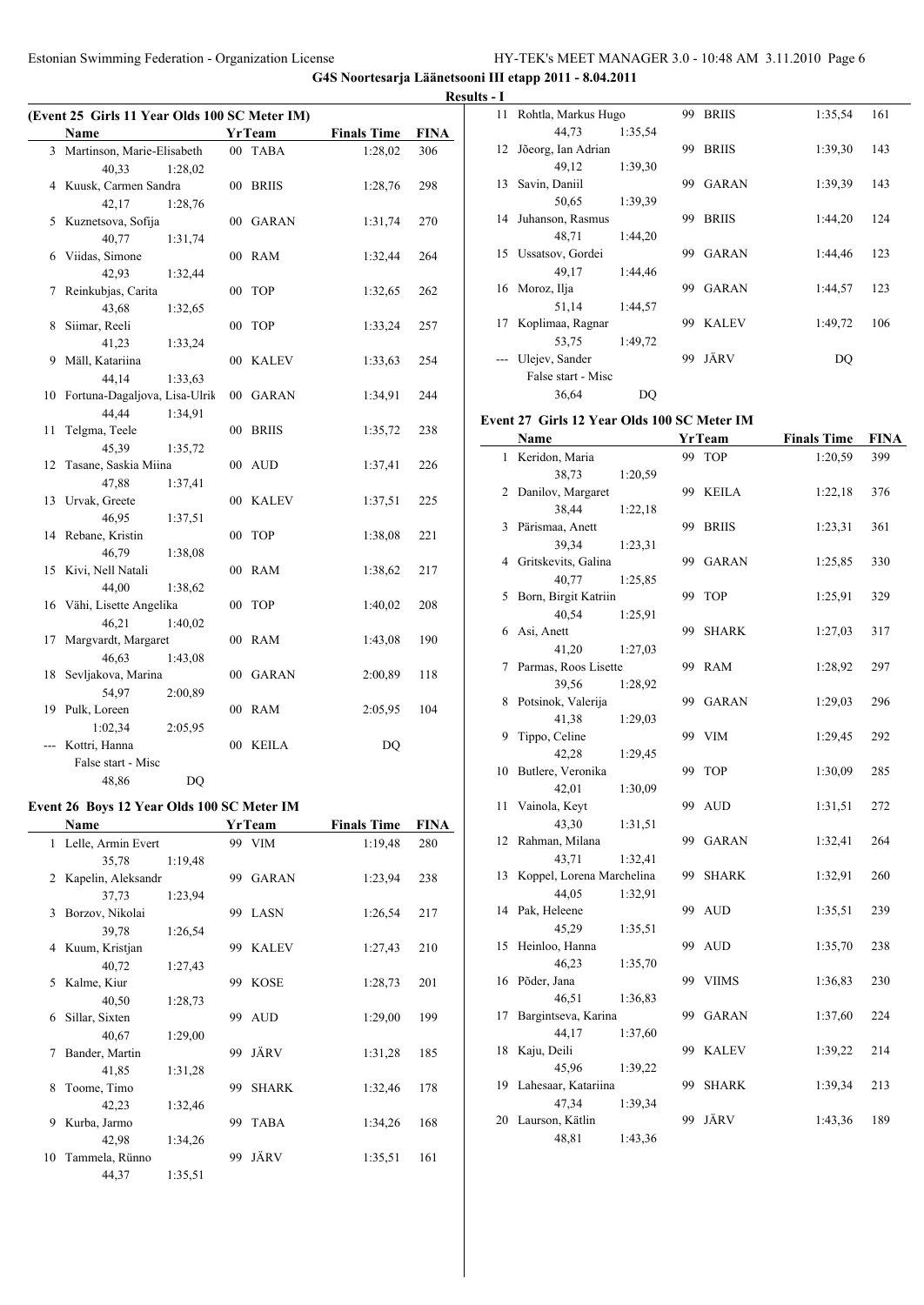Estonian Swimming Federation - Organization License HY-TEK's MEET MANAGER 3.0 - 10:48 AM 3.11.2010 Page 7

3:37,95 4:30,50 5:11,35 5:50,32

**G4S Noortesarja Läänetsooni III etapp 2011 - 8.04.2011**

|                                                    |               |                         |             | Results - I |                                                   |         |               |         |                    |             |
|----------------------------------------------------|---------------|-------------------------|-------------|-------------|---------------------------------------------------|---------|---------------|---------|--------------------|-------------|
| (Event 27 Girls 12 Year Olds 100 SC Meter IM)      |               |                         |             |             | 2 Lipard, Monika                                  |         | 98 GARAN      |         | 5:15,72            | 429         |
| Name                                               | <b>YrTeam</b> | <b>Finals Time</b>      |             |             | 37,89                                             | 1:18,48 | 1:57,98       | 2:37,68 |                    |             |
| --- Kostenko, Olesja                               | 99 KALEV      | <b>DQ</b>               |             |             | 3:16,83                                           | 3:56,57 | 4:36,47       | 5:15,72 |                    |             |
| Did not finish on back - back                      |               |                         |             |             | 3 Tüür, Reelika                                   |         | 98 AUD        |         | 6:08,15            | 271         |
| 41,91<br>DQ                                        |               |                         |             |             | 40,43                                             | 1:27,14 | 2:13,79       | 3:00,37 |                    |             |
| Event 28 Boys 13 Year Olds 100 SC Meter IM         |               |                         |             |             | 3:47,12                                           | 4:35,35 | 5:23,43       | 6:08,15 |                    |             |
| Name                                               | <b>YrTeam</b> | <b>Finals Time</b>      | <b>FINA</b> |             | 4 Rooväli, Angelina                               |         | 98 VIM        |         | 6:18,98            | 248         |
| 1 Lilleorg, Miko                                   | 98 TOP        | 1:15,09                 | 332         |             | 39,47                                             | 1:25,22 | 2:12,41       | 3:00,48 |                    |             |
| 32,81<br>1:15,09                                   |               |                         |             |             | 3:49,69                                           | 4:40,59 | 5:32,39       | 6:18,98 |                    |             |
| 2 Katsõka, Denis                                   | 98 JÄRV       | 1:18,51                 | 291         |             | Event 30 Boys 14 Year Olds 400 SC Meter Freestyle |         |               |         |                    |             |
| 1:18,51<br>37,37                                   |               |                         |             |             | Name                                              |         | <b>YrTeam</b> |         | <b>Finals Time</b> | <b>FINA</b> |
| 3 Hiie, Matis                                      | 98 KEILA      | 1:18,68                 | 289         |             | 1 Kooser, Arthur                                  |         | 97 VIIMS      |         | 4:53,70            | 398         |
| 36,23<br>1:18,68                                   |               |                         |             |             | 31,13                                             | 1:05,83 | 1:42,72       | 2:21,65 |                    |             |
| 4 Laid, Kristjan                                   | 98 BRIIS      | 1:19,39                 | 281         |             | 3:00,07                                           | 3:37,66 | 4:16,55       | 4:53,70 |                    |             |
| 35,35<br>1:19,39                                   |               |                         |             |             | 2 Udalov, Nikita                                  |         | 97 KALEV      |         | 4:54,86            | 393         |
| 5 Penjam, Märten Joosep                            | 98 TABA       | 1:21,89                 | 256         |             | 30,06                                             | 1:07,31 | 1:45,05       | 2:23,60 |                    |             |
| 38,79<br>1:21,89                                   |               |                         |             |             | 3:01,61                                           | 3:39,27 | 4:54,86       |         |                    |             |
| 6 Laherand, Artur                                  | 98 KALEV      | 1:22,64                 | 249         |             | 3 Zaitsev, Daniil                                 |         | 97 GARAN      |         | 4:56.58            | 386         |
| 38,64<br>1:22,64                                   |               |                         |             |             | 31,93                                             | 1:08,19 | 1:46,45       | 2:24,65 |                    |             |
| 7 Obolonin, Artut                                  | 98 GARAN      | 1:23,86                 | 238         |             | 3:02,73                                           | 3:41,40 | 4:19,75       | 4:56,58 |                    |             |
| 39,53<br>1:23,86                                   |               |                         |             |             | 4 Liivand, Rauno                                  |         | 97 KALEV      |         | 5:03,44            | 361         |
| 8 Volkov, Denis                                    | 98 GARAN      | 1:24,66                 | 232         |             | 32,39                                             | 1:10.18 | 1:48,49       | 2:27,22 |                    |             |
| 38,40<br>1:24,66                                   |               |                         |             |             | 3:06,52                                           | 3:45,93 | 4:25,62       | 5:03,44 |                    |             |
| 9 Akulenko, Artur                                  | 98 AUD        | 1:24,76                 | 231         |             | 5 Maksimenko, Vladislav                           |         | 97 LASN       |         | 5:10,73            | 336         |
| 40,09<br>1:24,76                                   |               |                         |             |             | 33,89                                             | 1:11,55 | 1:49,73       | 2:28,93 |                    |             |
| 10 Raud, Joosep                                    | 98 KEILA      | 1:24,96                 | 229         |             | 3:08,75                                           | 3:48,94 | 4:30,54       | 5:10,73 |                    |             |
| 40,01<br>1:24,96                                   |               |                         |             |             | 6 Spitsak, Gerhard                                |         | 97 BRIIS      |         | 5:16,03            | 319         |
| 11 Jõgila, Karl-markus                             | 98 AUD        | 1:25,06                 | 228         |             | 33,41                                             | 1:11,00 | 1:49,58       | 2:29,62 |                    |             |
| 39,74<br>1:25,06                                   |               |                         |             |             | 3:11,64                                           | 3:53,50 | 4:36,05       | 5:16,03 |                    |             |
| 12 Zahhartsuk, Igor                                | 98 LASN       | 1:25,54                 | 225         |             | 7 Illamaa, Ilja                                   |         | 97 GARAN      |         | 5:25,28            | 293         |
| 39,89<br>1:25,54                                   |               |                         |             |             | 34,23                                             | 1:14,02 | 1:55,58       | 2:38,24 |                    |             |
| 13 Veelma, Oskar-Lui                               | 98 KALEV      | 1:25,78                 | 223         |             | 3:21,03                                           | 4:03,45 | 4:44,48       | 5:25,28 |                    |             |
| 38,74<br>1:25,78                                   |               |                         |             |             | 8 Koppel, Rene                                    |         | 97 KALEV      |         | 5:42,84            | 250         |
| 14 Leis, Laur                                      | 98 JÄRV       | 1:25,85                 | 222         |             | 36,96                                             | 1:19,42 | 2:02,80       | 2:46,38 |                    |             |
| 38,41<br>1:25,85                                   |               |                         |             |             | 3:30,54                                           | 4:14,40 | 4:59,78       | 5:42,84 |                    |             |
| 15 Varjusankov, Maksim                             | 98 JÄRV       | 1:25,99                 | 221         |             | 9 Liivrand, Joonas                                |         | 97 SHARK      |         | 5:44,27            | 247         |
| 40,71<br>1:25,99                                   |               |                         |             |             | 36,08                                             | 1:16,73 | 2:00,39       | 2:46,64 |                    |             |
| 16 Jaaniste, Karl                                  | 98 BRIIS      | 1:27,82                 | 207         |             | 3:32,56                                           | 4:18,47 | 5:02,90       | 5:44,27 |                    |             |
| 41,41<br>1:27,82                                   |               |                         |             |             | 10 Mogilnõi, Aleksander                           |         | 97 KALEV      |         | 5:50,67            | 234         |
| 17 Kaljuvald, Kristen                              | 98 BRIIS      | 1:29,81                 | 194         |             | 35,80                                             | 1:19,31 | 2:04,16       | 2:49,63 |                    |             |
| 40,83<br>1:29,81                                   |               |                         |             |             | 3:35,27                                           | 4:21,06 | 5:07,95       | 5:50,67 |                    |             |
| 18 Roosileht, Kert                                 | 98 BRIIS      | 1:32,55                 | 177         |             | 11 Kütt, Kaspar                                   |         | 97 TABA       |         | 5:55,92            | 223         |
| 43,52<br>1:32,55<br>19 Kõvask, Rednar              | 98 SHARK      | 1:32,99                 | 175         |             | 39,16                                             | 1:23,94 | 2:09,85       | 2:56,99 |                    |             |
| 43,41<br>1:32,99                                   |               |                         |             |             | 3:44,42                                           | 4:30,30 | 5:14,66       | 5:55,92 |                    |             |
| 20 Meldri, Aleksander                              | 98 GARAN      | 1:42,68                 | 130         |             | 12 Obolonin, Filipp                               |         | 97 GARAN      |         | 6:10,95            | 197         |
| 49,12<br>1:42,68                                   |               |                         |             |             | 36,96                                             | 1:21,59 | 2:08,12       | 2:55,96 |                    |             |
| 21 Lauk, Georg                                     | 98 KALEV      | 1:49,13                 | 108         |             | 3:44,01                                           | 4:32,95 | 5:22,53       | 6:10,95 |                    |             |
| 53,63<br>1:49,13                                   |               |                         |             |             | 13 Lõssenko, Aleksander                           |         | 97 JÄRV       |         | 6:21,21            | 182         |
| --- Tsahkna, Aron                                  | 98 AUD        | DQ                      |             |             | 41,41                                             | 1:27,57 | 2:08,29       | 3:03,98 |                    |             |
| Did not bring arms forward over water - fly        |               |                         |             |             | 3:53,57                                           | 4:42,98 | 5:32,33       | 6:21,21 |                    |             |
| 48,38<br>DQ                                        |               |                         |             |             | --- Suvalov, Sergei                               |         | 97 LASN       |         | DQ                 |             |
| --- Meier, Artur                                   | 98 BRIIS      | DQ                      |             |             | Swimmer did not finish                            |         |               |         |                    |             |
| Did not finish on back - back                      |               |                         |             |             | 35,39                                             | 1:17,18 |               |         |                    |             |
| 38,10<br>DQ                                        |               |                         |             |             | Event 31 Girls 14 Year Olds 400 SC Meter IM       |         |               |         |                    |             |
|                                                    |               |                         |             |             | Name                                              |         | <b>YrTeam</b> |         | <b>Finals Time</b> | FINA        |
| Event 29 Girls 13 Year Olds 400 SC Meter Freestyle |               |                         |             |             | 1 Jumankina, Kristina                             |         | 97 LASN       |         | 5:50,32            | 443         |
| <b>Name</b>                                        | <b>YrTeam</b> | <b>Finals Time FINA</b> |             |             | 37,61                                             | 1:21,09 | 2:04,63       | 2:46,68 |                    |             |

| <b>Name</b>     |         | <b>YrTeam</b> | <b>Finals Time</b> | <b>FINA</b> |
|-----------------|---------|---------------|--------------------|-------------|
| 1 Hatina, Alene |         | 98 GARAN      | 5:09.01            | 458         |
| 36.73           | 1:16.68 | 2:34.68       | 3:12.92            |             |
| 3:52.21         | 4:30.57 | 5:09.17       | 5:09,01            |             |